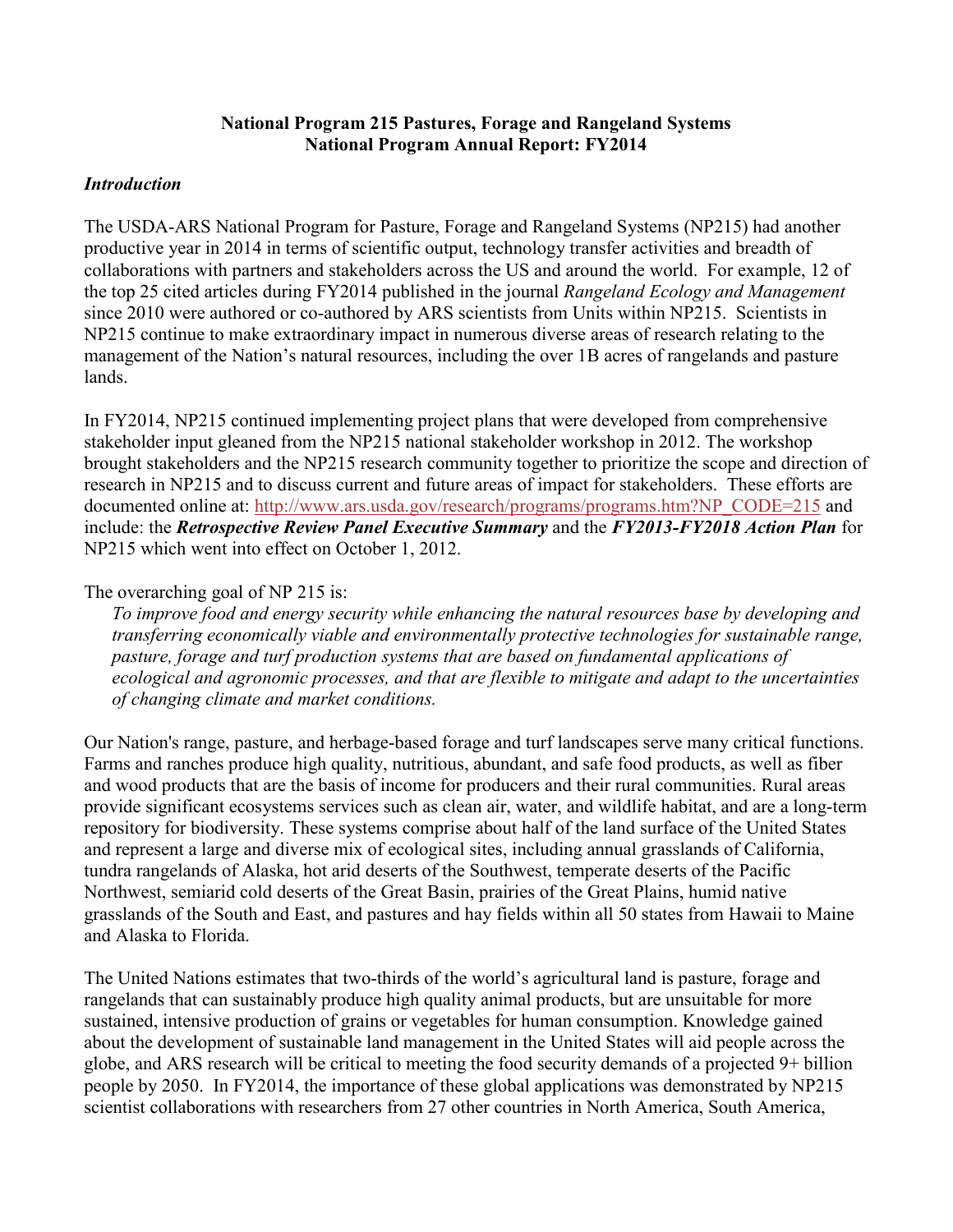Asia, Europe, India, Australia, New Zealand, and Africa. Many of these international interactions continue long term and productive scientific relationships.

The Nation's 30-40 million acres of turf lands are found around our homes, schools, municipal and commercial buildings, in our parks, greenbelts and recreational areas, and along our roadsides, airports and right-of-ways. These lands contribute to our well-being in many ways, including beautifying our towns and cities; enhancing property values; and providing vital environmental services such as erosion prevention, nutrient cycling, carbon sequestration and aquifer replenishment. These industries contribute an estimated \$40 billion a year to the U.S. economy.

Pastures, forages and rangelands are the primary forage base for U.S. livestock grazing industries and are used by more than 60 million cattle and more than 8 million sheep and goats. Forage livestock systems contribute more than \$100 billion in farm sales annually to the U.S. economy. The estimated value of alfalfa and other hay production is \$13 billion, and is the third most valuable crop to U.S. agriculture, behind only corn and soybeans. In addition, hay exports from all US ports has increased 34% during the 2002-2011 period to nearly 4M metric tons per year. The publicly owned rangelands in the western U.S. are also critically important, providing forage on 260 million acres for three million beef cattle and sheep raised on over 30,000 primarily family owned and operated ranches. Nearly 70% of dietary protein and 40% of dietary calories for the U.S. population are of animal origin, and forage resources are crucial for sustained efficient production of food animal products.

The ecosystem services provided by these lands are of increasing importance. Watersheds in upland range and pasture regions are essential sources of clean water for urban areas, irrigated agriculture, and recreation. These lands provide forage and habitat for numerous wildlife species, including 20 million deer, one-half-million pronghorn antelope, 400,000 elk, 55,000 feral horses and burros, and hundreds of additional animal and bird species. An array of additional demands are also placed on these natural resources, including mining, oil and natural gas production, camping, hiking, fishing, hunting, and other recreational activities. For example, Bureau of Land Management rangelands, primarily in the western U.S., supported over 1.5M hunters and over 40M visitors in 2011. Meeting these many demands requires an improved understanding of how basic ecological processes are affected by grazing livestock production, drought, climate change, forage management and harvest, and other conservation practices.

Of particular significance is the continued close working relationship between NP215 Scientists and technical staff with the Natural Resource Conservation Service. The NRCS provides technical support to the management of ~1B acres of private grazing lands. ARS scientific support in the development of conservation practices deployed by the NRCS, and the quantitative techniques employed in evaluation their effects, is critically important to the management of these natural resources.

Harvested and conserved forages provide a dietary resource for continuity of livestock production that is especially important during periods of cold or drought when nutrient rich plants are not available. Harvested and conserved forages also provide an important source of roughage and nutrients for dairy cattle in confined animal feeding operations. To meet this demand, nearly 200 million tons of forage crops are harvested each year from 73 million acres in the U.S., which is 24% of the cropland providing about half the forage requirements of dairy cattle. The remainder, along with rangeland and pasture, supplies the forage needs of beef cattle, sheep, goats, horses, and other livestock. Increased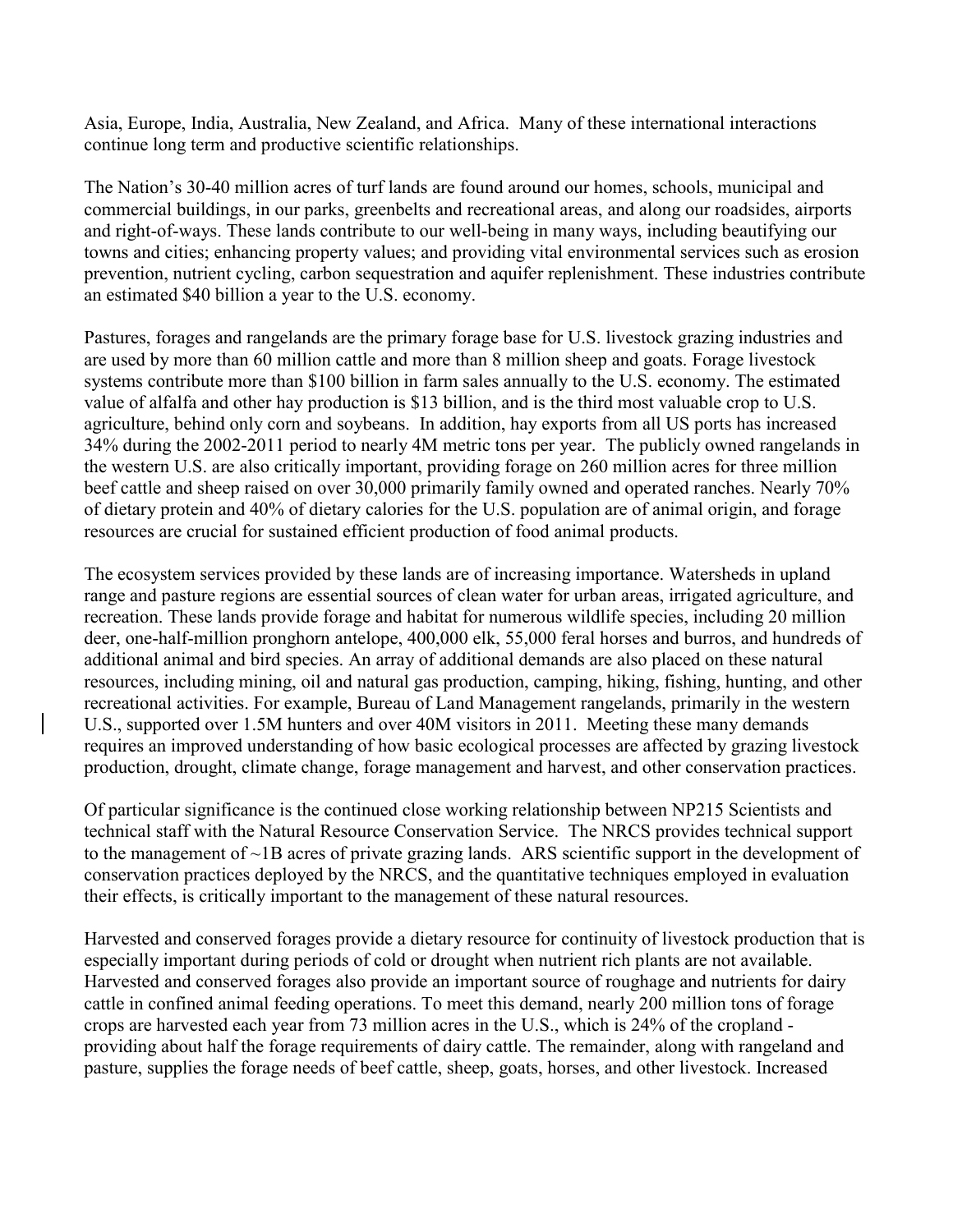forage and food animal production efficiencies are needed to ensure the competitiveness and sustainability of food animal producers and to improve domestic and international food security.

During FY 2014, 96 full-time scientists working at 23 locations across the U.S. actively engaged in more than 232 ARS-led and cooperative research projects in NP215. ARS-lead projects were approved through the ARS Office of Scientific Quality Review in 2012, making FY14 the second year of implementation of these five-year projects. The gross fiscal year 2014 funding for NP215 was \$47 million.

# **New additions to the NP215 team in 2014 were:**

- **Serge J. Edmé** has joined the Grain, Forage & Bioenergy Research Unit in Lincoln, NE. Dr. Edmo has expertise in Plant Breeding (particularly that of polyploids) with particular emphasis in resistance breeding (drought, freeze, flood, disease). Serge will lead GFBRU's efforts in germplasm development and genetics of perennial forage grasses.
- **Beth Newingham** joined the Great Basin Rangelands Research Station in Reno, NV. Beth is a rangeland ecologist; her research focus is on effects of post-fire rehabilitation and revegetation efforts on soil, native plant recovery, and cheatgrass invasion in the Great Basin. In addition, she is evaluating the role of livestock grazing and climate change in post-fire rangeland recovery. Her scientific background includes community ecology, ecosystem ecology, plant ecology, rangeland management, restoration ecology, and climate change research. She received her PhD from the University of Montana in 2002.

# **The following scientists retired from the ranks in NP215:**

- **Gary Banowetz** and **Bill Pfender,** of the Forage Seed and Cereal Research Laboratory, Corvallis, Oregon
- **Srinivas Rao,** from the Forage and Livestock Production Research Unit, El Reno, OK

The distinguished record of service of these scientists is recognized world-wide, and they will be missed in NP215.

## **The following scientists in NP 215 received prominent awards in 2014:**

- **Chad Boyd** of the Eastern Oregon Agricultural Research Center in Burns, OR received the William Renwick Conservation Leadership Award
- **Kris Havstad** of the Rangeland Management Research Unit in Las Cruces, NM, received the WR Chapline Research Award from the Society for Range Management, and was the inaugural recipient of the ARS Research Leader of the Year Award.
- **Jeff Herrick** of the Rangeland Management Research Unit in Las Cruces, NM, was named a Fellow of the Society for Range Management.
- **JoAnn Lamb**, of the Plant Science Research Laboratory, St. Paul, MN, received the Honorary Membership award from the North American Alfalfa Improvement Conference recognizing her career-long contributions to alfalfa improvement.
- **Deb Peters** of the Rangeland Management Research Unit in Las Cruces, NM, was among the first cohort to be named Fellow of the Ecological Society of America.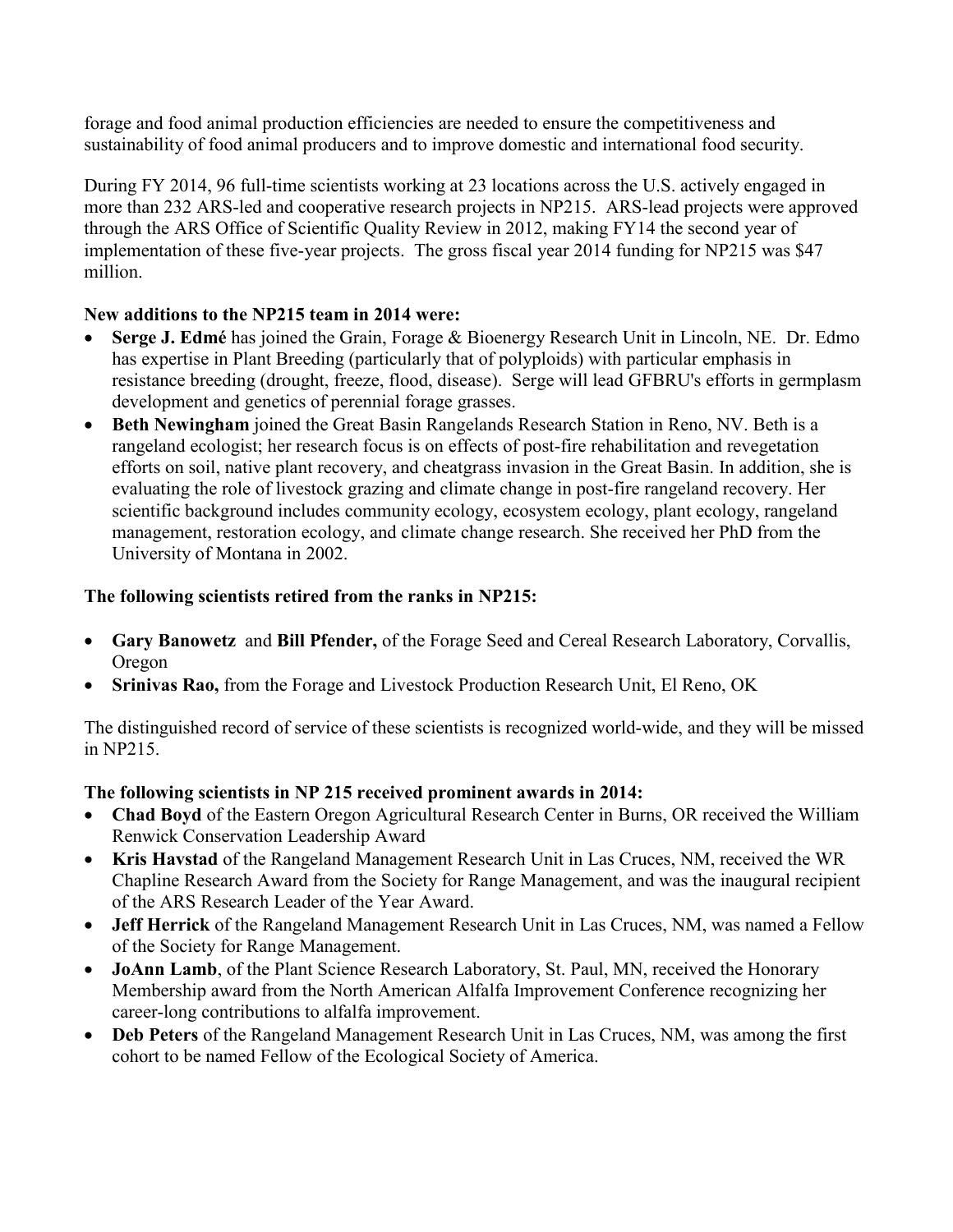The quality and impact of NP 215 research was further evidenced in 2014 by following:

- Over 200 refereed journal articles published
- \$5.69M received through incoming agreements (Cooperative Research and Development, Interagency Reimbursable, Reimbursable Cooperative and Trust Fund Agreements), a 34% increase over the \$4.23M in incoming agreements received in FY13
- Application for one new patent and two new invention disclosures submitted
- Nine new material transfer agreements with stakeholders
- Three new germplasm releases
- 34 new scientific technologies developed, and
- Administration or development of 18 collaborative web sites for partners in academia, other research organizations or non-government organizations, and stakeholders.

**In 2014 NP 215 scientists participated in research collaborations with scientists in**: Argentina, Australia, Brazil, Canada, Chile, China, Colombia, Czech Republic, Egypt, Ethiopia, France, Germany, Greece, India, Ireland, Italy, Kazakhstan, Kenya, Mauritius, Mongolia, Namibia, New Zealand, Russia, Spain, Switzerland, United Kingdom and Uruguay.

## **NP 215 Accomplishments for FY2014**

This section summarizes 19 significant and high impact research results that address one of the 4 specific components of the FY 2013 – 2018 action plan for the NP 215. Each section summarizes accomplishments of individual research projects in NP 215. Of particular note are the many high impact accomplishments that address key problems facing management of the Nation's grazing lands. Units in the NP215 program have been nimble in directing research to develop conservation practices and pasture/forage management systems that solve critical problems, including controlling wildfire and erosion, enhancing habitat values for critical species including sage grouse, controlling invasive species such as cheatgrass, and development of ecologically based techniques for quantitatively assessing and monitoring land. Many of the programs summarized for FY 2014 include significant domestic and international collaborations with both industry and academia. These collaborations provide extraordinary opportunities to leverage funding and scientific expertise for USDA - ARS research by rapidly disseminating technology, which enhances the impact of ARS research programs.

## **Component 1. Improved Rangeland Management for Enhanced Livestock Production, Conservation, and Ecological Services**

**Winter grazing of rangelands reduces wildfire risk and severity of wildfires.** Wildfire protection and suppression costs taxpayers more than \$3.0 billion annually. During 2012, a record was set for total acres of rangeland burned by wildfire in eastern Oregon. In the last 15 years, 7 of the 11 western states have experienced their largest wildfires since European settlement. Much of the area being burned is prime habitat for sage-grouse and these fires have created severe hardship for ranchers in the region because of the loss of palatable forage. Research by ARS scientists in Burns, OR, demonstrated that winter grazing by livestock could be used to reduce the period of wildfire risk from three months to less than one month by altering the abundance and moisture content of fuel for wildfires. This information will help both private and public land managers develop strategies to reduce wildfire risk on rangelands.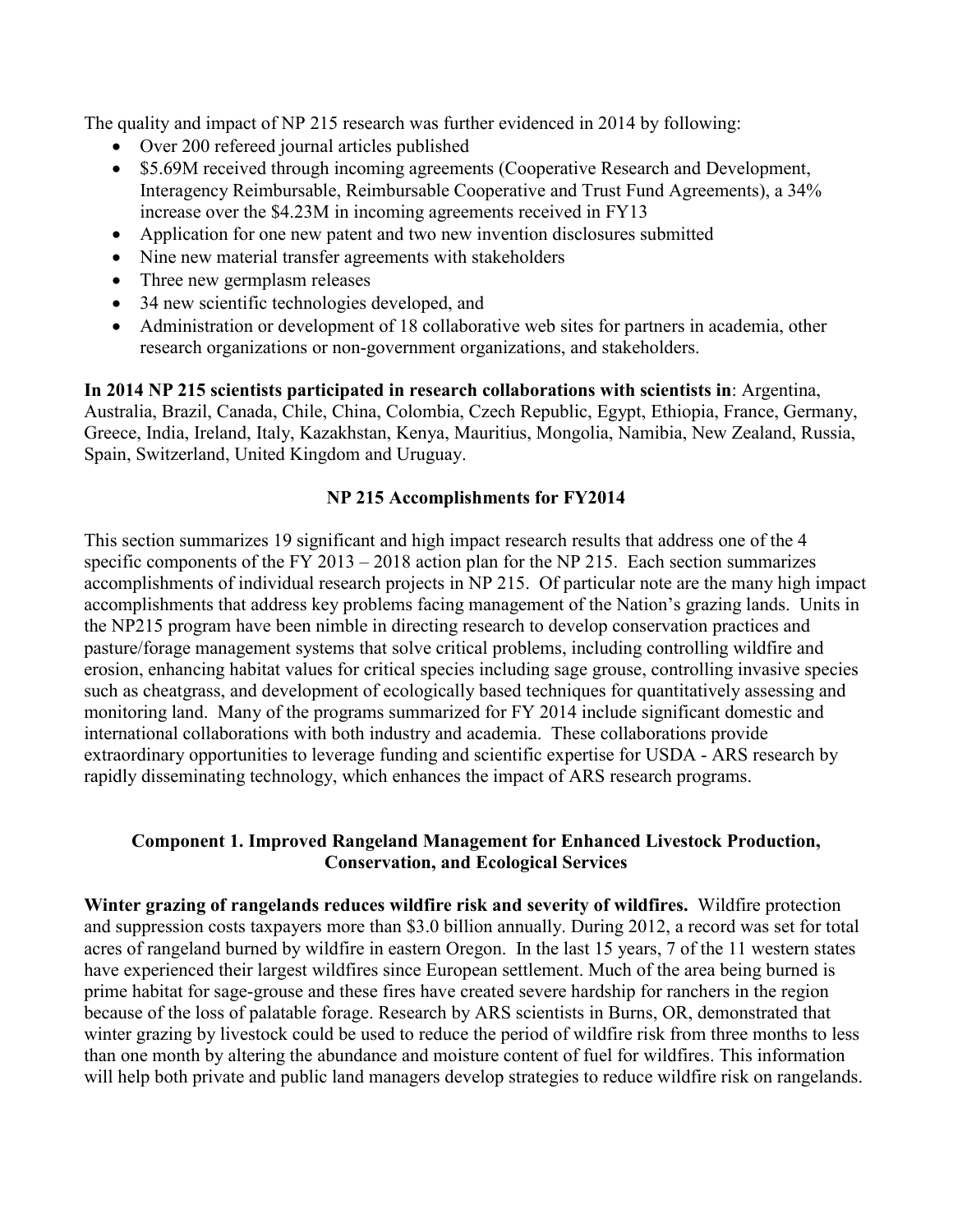**Rangeland Hydrology and Erosion Model (RHEM) enhancements for applications on disturbed rangelands.** RHEM is a process-based model developed by ARS scientists in Boise, Idaho, and Tucson, Arizona, for use on undisturbed rangelands where concentrated flow erosion is minimal and most soil loss occurs by rain splash and sheet erosion processes. RHEM has now been enhanced for use on disturbed rangelands by incorporating a new modeling approach that addresses the increase in concentrated flow erosion caused by exposed bare soil conditions found after disturbances such as fire or tree encroachment. The enhanced RHEM model is easily parameterized using readily available vegetation, soils, and ground cover data. The enhancements to RHEM expand its applicability as a practical land management tool for conservation planning and quantifying environmental benefits of alternative conservation practices.

**Patch burning improves production and conservation benefits in semiarid rangelands.** The integrated management of grazing and fire can be an important means to modify livestock grazing distribution, enhance forage quality, and enhance biodiversity conservation in the moderate watersupply regions of the eastern Great Plains. ARS researchers at Fort Collins, CO and Cheyenne, WY conducted October burns on pastures grazed season-long with yearling steers at traditional moderate stocking rates. Cattle spent more time grazing in recently burned areas during periods of rapid plant growth, and forage quality was enhanced in the early part of the growing season following the burning. Forage production was not affected by burning but remaining standing dead biomass and litter were substantially reduced. Livestock gains were similar between patch burning and traditionally managed pastures (season-long grazing only, no fire), and patch burning significantly enhanced habitat conditions for the Mountain Plover, a grassland bird species of concern. Combined management of fire and grazing for conservation objectives can be consistent with, and even complementary to, livestock production goals in semiarid rangelands of the western Great Plains.

**Resilience of semiarid rangelands to summer fire and post-fire grazing utilization.** Understanding plant response to grazing following summer fire can help reduce ecological and financial risks associated with wildfire. Most wildfires occur during summer and fire effects during this season are least understood. ARS researchers at Miles City, MT determined that summer fire had no first-year effect on productivity for any biomass component and that grazing after fire had no effect on total aboveground productivity the year after grazing compared to non-burned, non-grazed sites. Fire and grazing increased grass productivity 16% and reduced forbs (51%), annual grasses (49%), and litter (46%). Results indicate that grazing with up to 50% biomass removal the first growing season after summer fire was not detrimental to productivity of semiarid rangeland plant communities. Livestock exclusion the year after summer fire furthermore did not increase productivity or shift species composition compared to grazed sites. Consistent responses among dry, wet, and near-average years suggest plant response is species-specific rather than climatically controlled. These results are changing post-fire grazing management decisions, particularly for federally managed lands that required one to three years of livestock removal following fire.

**Tools and techniques for multi-scale inventory, monitoring, and assessment of Western**  rangelands. Standardized approaches are needed to monitor rangelands that allow agencies to share data and address policy needs. ARS scientists in Las Cruces, NM led the implementation of ARSdeveloped core land monitoring indicators, field methods, and sample design techniques within the Bureau of Land Management (including BLM's national guidance for monitoring solar and oil/gas development impacts and sage grouse habitat). ARS also led integration of BLM's monitoring efforts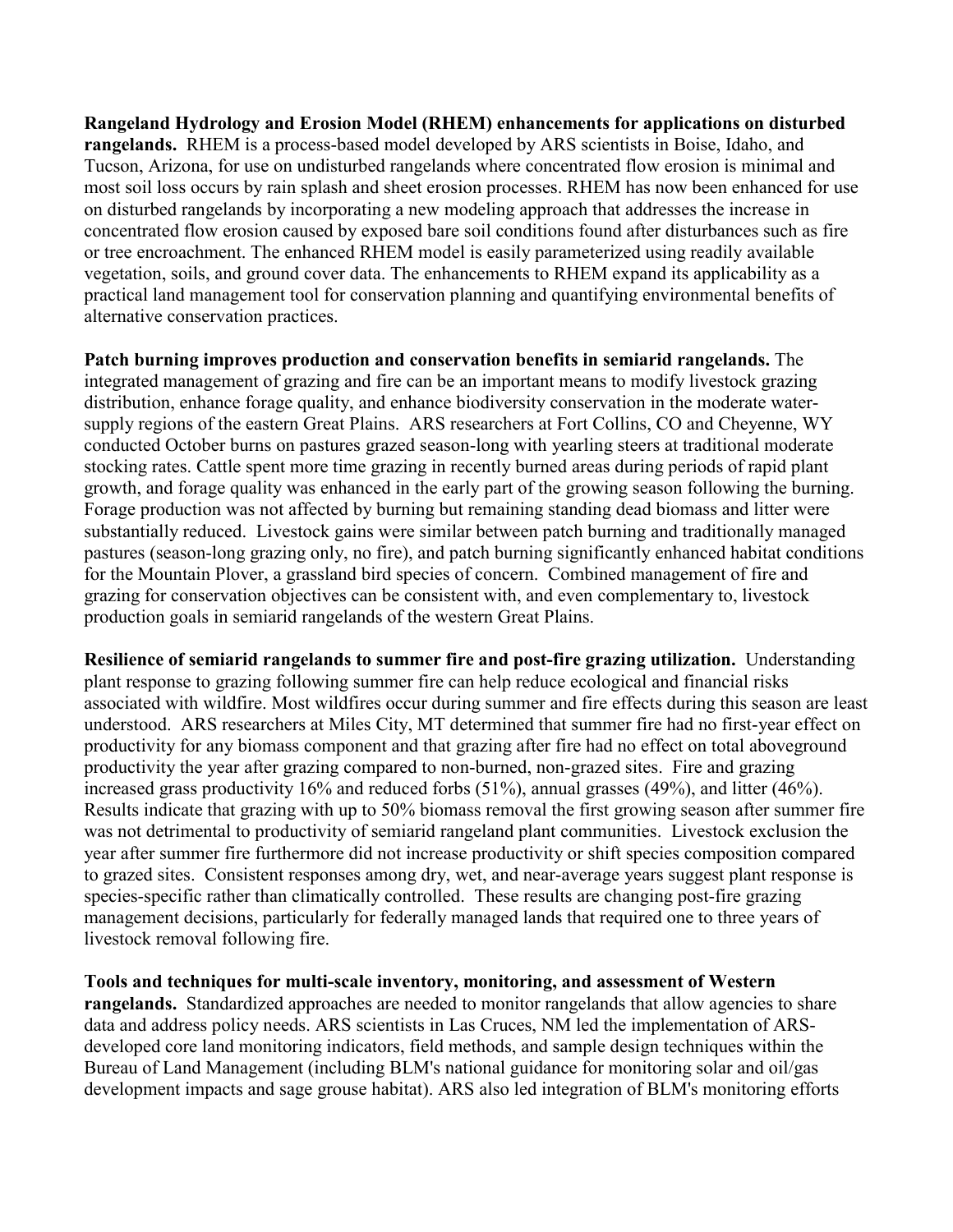with the existing Natural Resources Conservation Service (NRCS)–National Resources Inventory private-land monitoring program. ARS scientists based at the Jornada Experimental Range also created web-based tools for monitoring data analysis and reporting, mobile and tablet-based data collection applications, and extensive training modules that are deployed with U.S. agencies and international partners. The inventory, monitoring, and assessment techniques and tools developed at the Jornada are providing managers and policy makers with information needed to manage resources at local to national scales.

**New sand bluestem variety released for the arid Southern Plains Region.** Under field conditions, soil moisture is often inadequate for the satisfactory establishment of native grass seedlings. These dry soil conditions limit a rangeland manager's ability to reestablish native grasses after a disturbance such as drought or energy exploration. ARS scientists in Woodward, OK, in cooperation with the NRCS Plant Materials Centers in Knox City, TX, and Manhattan, KS, have developed a variety of sand bluestem that has superior field emergence and plant density when planted in dry soil conditions. The new variety, named 'Centennial,' was developed by traditional breeding techniques over three generations of selection, and increases establishment success through improved seed germination under dry soil conditions. Selection for increased seed germination in sand bluestem has resulted in increased emergence and 17% higher plant density compared to older, unselected varieties. The development of this grass variety will prove beneficial to all users attempting to establish native grasses on disturbed lands because of the greater establishment rate it will provide.

**Drought helps in revegetating sites dominated by cheatgrass.** Recent drought conditions have impacted most of the Great Basin. The very favorable precipitation of 2010/2011 produced much carryover fuel on Great Basin rangelands. These fuel loads, which contained the highly invasive and flammable cheat grass, contributed to the devastating 2012 wildfire season whereas more than 1 million acres burned within the Great Basin. Drought conditions have occurred following the 2012 wildfire season and have contributed to extreme failures of post-fire rehabilitation/restoration activities. ARS scientists at the Great Basin Rangelands Research Unit (GBRRU) in Reno, Nevada, have evaluated soilactive herbicide/fallow treatments and with excellent cheatgrass control (97.8%) during this same time period, the GBRRU has recorded a more than 800% increase in emergence and initial establishment of seeded species in the treated plots versus the control plots. The control of cheatgrass and the fallow of these treated sites have 40-45% more available moisture than untreated sites, which is critical to germination, emergence and establishment of seeded species.

**Reduction in annual grass and poisonous plant invasion.** Annual grasses have extensively invaded the rangelands of the channeled scablands of central Washington State which are already infested with lupines. When the grasses dry out in early summer, lupines become the preferred forage, exacerbating lupine-induced "crooked calf syndrome". ARS scientists from Logan, Utah established research sites in the channeled scablands of central Washington State to determine which grass species is best adapted for this harsh environment and if forage Kochia would grow in this area. Vavilov II, Hycrest and Sherman Big Blue were the grasses most likely to germinate and establish, and demonstration and range scale plots were planted. Immigrant Kochia germinated and established over a three year period on the demonstration and range scale plots. Improved perennial grasses and forage Kochia germinated, persisted in the short term (three years to date) and reduced re-invasion of the annual grasses and poisonous plants, providing an improved forage base for livestock and wildlife.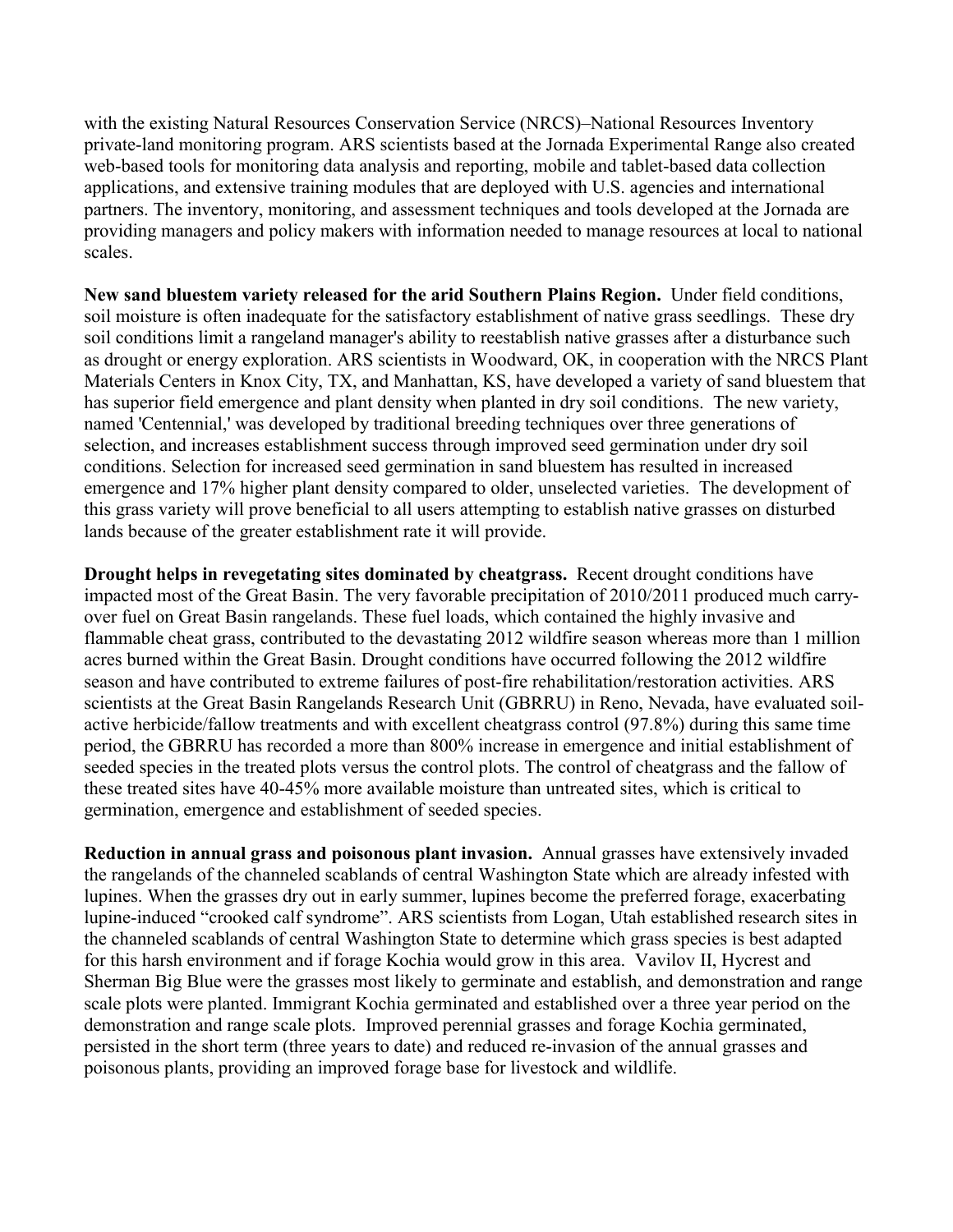#### **Component 2: Develop Improved Pasture Technologies and Management Systems**

**Improved breeding strategies to aid organic small ruminant production.** The greatest barrier to organic small ruminant (such as sheep and goats) production in the U.S. is reduced weight gains and death due to gastrointestinal parasites. Genetic selection for parasite resistance in sheep with heritability as high as 0.5 can eliminate the need for most deworming and reduce mortality and morbidity, especially with good nutrition and pasture management. As lead for a multi-institutional, multi-disciplinary team funded by NIFA's Organic Agriculture Research and Extension Initiative and the Small Business Innovation Research program, ARS scientists from Booneville, AR, along with colleagues from Louisiana State University, Virginia Tech, Fort Valley State University, and the University of Arkansas, and cooperation from several farmers, have developed selection tools to aid in the control of gastrointestinal nematodes for organic production of small ruminants After selecting replacement stock from parasite-resistant parents (determined by fecal egg counts around and after the time of lambing), fewer animals within the flocks required deworming. The research has resulted in farmer-friendly publications available through the National Center for Appropriate Technology and the website of the American Consortium for Small Ruminant Parasite Control.

**Small farm programs for military veterans and beginning farmers.** Scientists from the Fayetteville and Booneville, Arkansas, locations were part of a multi-institutional team that directly supported approximately 300 veterans through workshops, internships, research, and training, and an additional 650 veterans nationally through the Farmer Veteran Coalition (FVC) and helped many of them establish or expand their farming operations. Funded through the NIFA Beginning Farmers and Rancher Development Program, the team developed a program that incorporated ARS research into teaching materials, hands-on activities, mentoring, and networking opportunities for military veterans focused on farming. This program provides specific tools to help veterans during their transition into a rewarding employment option and a fruitful and satisfying civilian life. Through the New Farmer Online Training Program, over 28,000 participants have accessed the training program to date (https://attra.ncat.org/uofa/). This online training course (in English and Spanish) is open to all individuals; however, it is targeted towards the training of veterans, Spanish speaking individuals, women in agriculture, African Americans and economically and educationally disadvantaged groups.

## **Seed suppression of tall fescue enhances forage nutritive value to enhance steer performance.**

Previous work has demonstrated that chemical seed head suppression of endophyte-infected tall fescue can increase the nutritive value of endophyte-infected tall fescue and alleviate seed heads that are a toxic source of toxic ergot alkaloids; however, it has not been determined how much of a contributing factor that the enhanced nutritive value is in increasing in weight gain performance. A grazing study using pastures of endophyte-free tall fescue in mixture with Kentucky bluegrass and orchard grass demonstrated that steers grazing pastures with chemically suppressed tall fescue had 20% greater average daily gain than those grazing pastures with unsuppressed tall fescue. These results indicated that chemical suppression of tall fescue seed heads can enhance the daily weight gain of growing beef calves.

## **Component 3: Improved Harvested Forage Systems for Livestock, Bioenergy and Bioproducts**

**Rapid method for characterizing tannins improves nitrogen use efficiency on dairy farms.**  Condensed tannins, a component in many plants (including some forages), have been shown to improve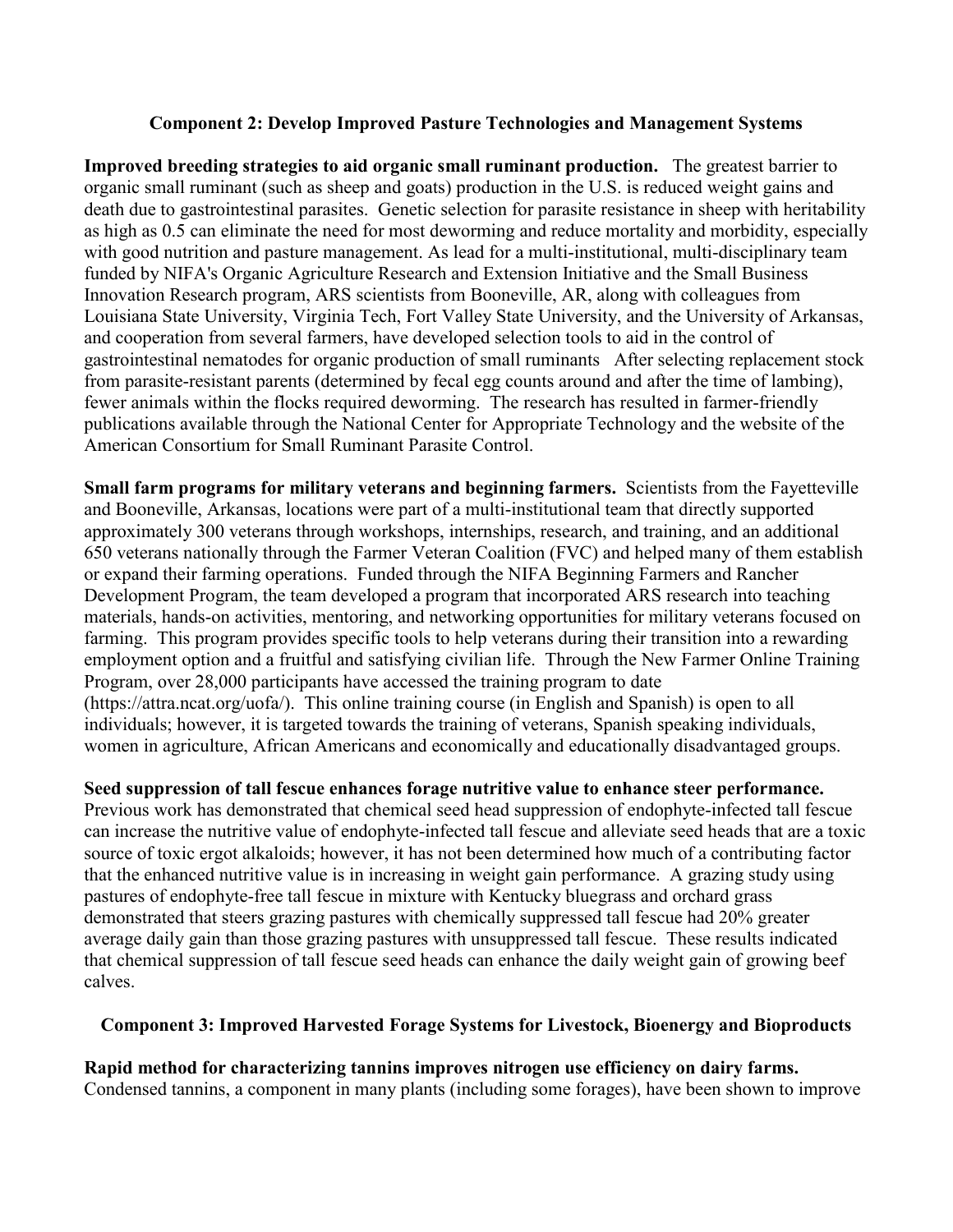nitrogen use efficiency at different steps in milk production including silage production, rumen efficiency, and manure chemistry. Due to the complex chemical structure of condensed tannins, they are often difficult to characterize; chemical methods currently available are cumbersome and timeconsuming. ARS scientists in Madison, WI have developed a rapid characterization method based on nuclear magnetic resonance spectroscopic analysis. This method can determine the chemical components that make up individual tannins, the ratio of the components in the tannins, and the size of the individual purified tannins. This information is critical in the accurate characterization of tannins as they are used in protein precipitation, protein degradation, and enzyme inhibition studies. The method can be used not only in dairy-related research and production, but in any discipline or industry where tannins have an important function. A more comprehensive understanding of how condensed tannins work will enable farmers to develop farm/feed management processes, leading to both economic and environmental benefits.

**New switchgrass hybrid expands opportunities in northern climates and marginal environments.** Switchgrass is one of the leading candidates for bioenergy feedstock production, especially in marginal environments where field crops are either not profitable or not sustainable. However, many of those marginal lands are in the more northern USDA Hardiness Zones 3 and 4 where switchgrass is not as productive as it is in Hardiness Zones 5 and 6. Recent field experiments by ARS scientists in Madison, WI provide the first demonstration that biomass yields in Zones 3 and 4 can be increased, and competitive to those grown in Zones 5 and 6, through directed selection and breeding for high biomass yield and winter survival following harsh winters. The greatest gains in biomass yield, up to a 50% increase, were achieved with hybrid switchgrass that combined the high yield of a southern strain with the winter hardiness of a northern strain. This research provides the first documentation of range expansion for high-yielding switchgrass strains into Hardiness Zones 3 and 4.

**A mineral seed treatment suitable for organic alfalfa production systems.** The most common fungicide used on alfalfa seed does not protect against all soil-borne diseases and cannot be used in organic production systems. ARS researchers at St. Paul, MN found that a novel mineral seed treatment using aluminosilicate (natural zeolite) -- which is allowed under the National Organic Plan (NOP) Rule 205.203(d) (2) -- gave significantly greater control of major seedling diseases of alfalfa than the existing Apron XL seed treatment. The mineral treatment resulted in excellent control of multiple strains of the pathogen causing Aphanomyces root rot for which Apron XL is ineffective, and resulted in a similar or greater percentage of protected plants than the Apron XL treatment in field soils with a range of disease pressure. No deleterious effects were seen on symbiotic bacteria needed for nitrogen fixation. These experiments indicate that the zeolite mineral seed treatment is a promising new means of controlling seedling diseases in conventional and organic alfalfa production systems.

**More flexible and resilient alfalfa harvest system reduces costs with no negative impact on milk production of cows.** Alfalfa, the most widely cultivated forage legume worldwide and the fourth most produced crop in the U.S., is typically harvested at early-bud stage to keep total fiber as low as possible. This practice helps insure high-quality forage with high protein and low fiber; however, it requires multiple harvests on the farm, increasing costs for alfalfa producers. Additionally, these harvests must also occur in a relatively narrow window of time (2-3 days) to maintain high-quality alfalfa, which is easily compromised by unfavorable weather conditions. ARS scientists in Madison, WI, are testing an alternative harvesting method that removes the leaves from the stems so they can be stored separately. Alfalfa leaves contain high protein (25-30% dry matter) and low fiber while stems contain high fiber and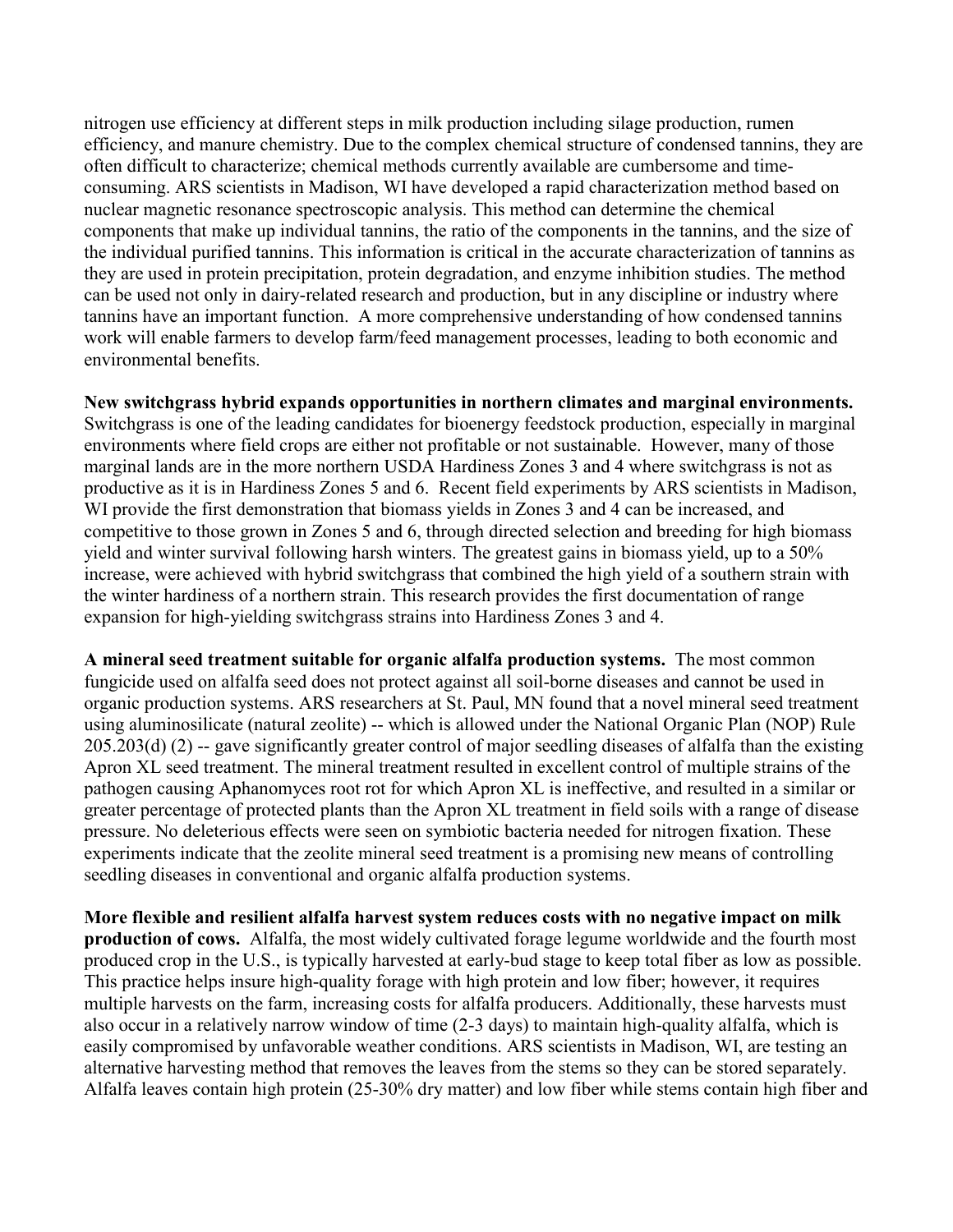low protein (7-9% dry matter). When the two alfalfa components are stored separately, they can be recombined in the appropriate ratios to optimize diets for dairy cows. ARS scientists in Madison, WI, conducted a feeding trial comparing silage from: 1) a typical early-bud alfalfa harvest with leaves and stems together; and 2) leaves harvested 4 weeks later at late full-bloom stage. Leaves were then recombined with stems to meet fiber needs of the cow. Subsequent results showed that milk production, milk protein, and milk fat from dairy cows were the same using the two diets. This system will potentially reduce the number of alfalfa harvests and enable producers to better time harvest and alfalfa storage needs, resulting in improved yields, diet quality and forage consistency while significantly decreasing costs associated with alfalfa harvest.

**Understanding gene expression profiles of mineral transporters and mineral content in switch grass.** Mineral nutrition is an important aspect of plant growth, and plant mineral composition can affect ethanol conversion efficiencies. Using a combination of biochemical and bioinformatics tools, ARS scientists in Lincoln, NE in collaboration with University of Nebraska scientists, discovered the expression patterns and profiles of a large array of mineral transporters in different switch grass tissues. Mineral analysis suggested that some minerals were more likely to be transported from the shoots to the rhizomes at the end of the growing season. This research will be used to develop breeding strategies to improve switch grass and other warm-season grasses for use in the bioenergy sector.

## **Component 4: Turf Improvement**

**Bermuda grasses with improved winter tolerance.** Many central and northern U.S. locations have experienced warmer-than-average winters over the last 15 years. Bermuda grass is a warm-season species that uses less water than most other species, while providing superior traffic tolerance on golf courses and athletic fields. However, Bermuda grass lacks the winter tolerance found in many of the cool-season grass species used in much of the northern U.S. states. Over the last two decades, ARS scientists with the National Turfgrass Evaluation Program in Washington, D.C., have evaluated many new bermudagrass cultivars for their use across the U.S., and in particular in locations where winter temperatures can damage bermudagrass, limiting their use. However, after the winter of 2013/2014 with its extremely cold conditions across much of the U.S., the National Turfgrass Evaluation Program was able to gather cold tolerance data that will allow breeders to further their selections for adaptability in northern locations.

**Molecular characterization of root-knot nematodes new to the United States.** Root-knot nematodes (RKN) are parasitic on a wide range of host plants, including alfalfa, turfgrasses, and numerous other crops. ARS scientists and colleagues from Arizona and Utah used anatomical features and molecular markers to identify and describe two populations of RKN from golf course turfgrass; one was a species not previously found in North America. This research is significant because new molecular information obtained for these populations will facilitate future identification of RKN and prevent possible economic harm due to spread of these nematodes to potato-growing areas. This study will aid researchers and diagnosticians in accurately identifying economically important root-knot nematodes that are difficult to tell apart by comparing anatomical features alone.

**Seashore paspalum is a very useful turfgrass for coastal areas due to the presence of salt tolerance.**  There are varying levels of salt tolerance within the species. For this reason genetic markers are needed for further varietal improvement by plant breeding. To reach this end, ARS scientists in Tifton, GE,